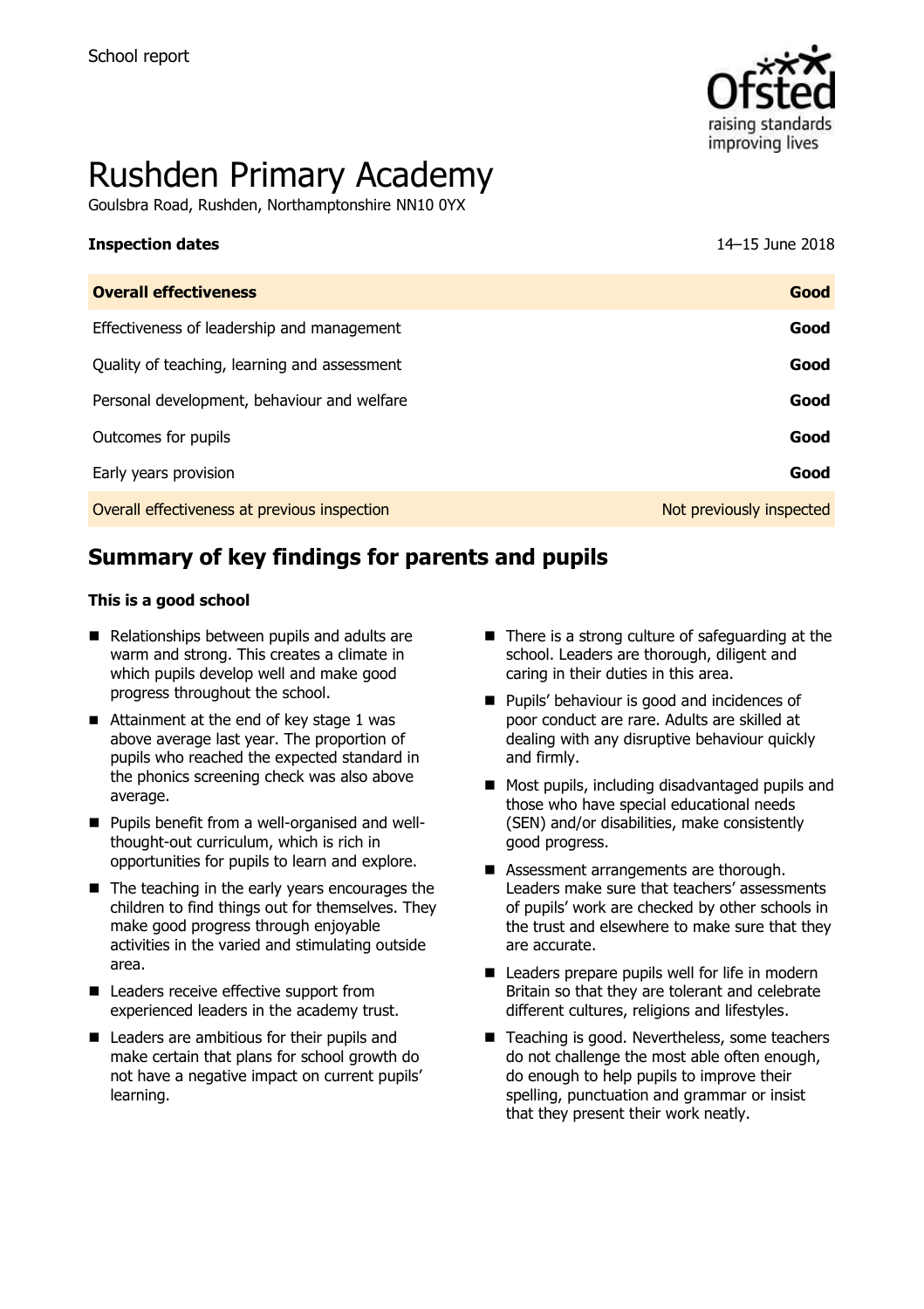

# **Full report**

#### **What does the school need to do to improve further?**

- **IMPROVE OUTCOMES for pupils by:** 
	- ensuring that teachers plan lessons that stretch and challenge the most able pupils, including in the early years, so that they consistently deepen their learning, knowledge and skills
	- ensuring that teachers systematically help pupils to improve their spelling, punctuation and grammar
	- raising teachers' expectations for pupils' presentation so that their work is well presented.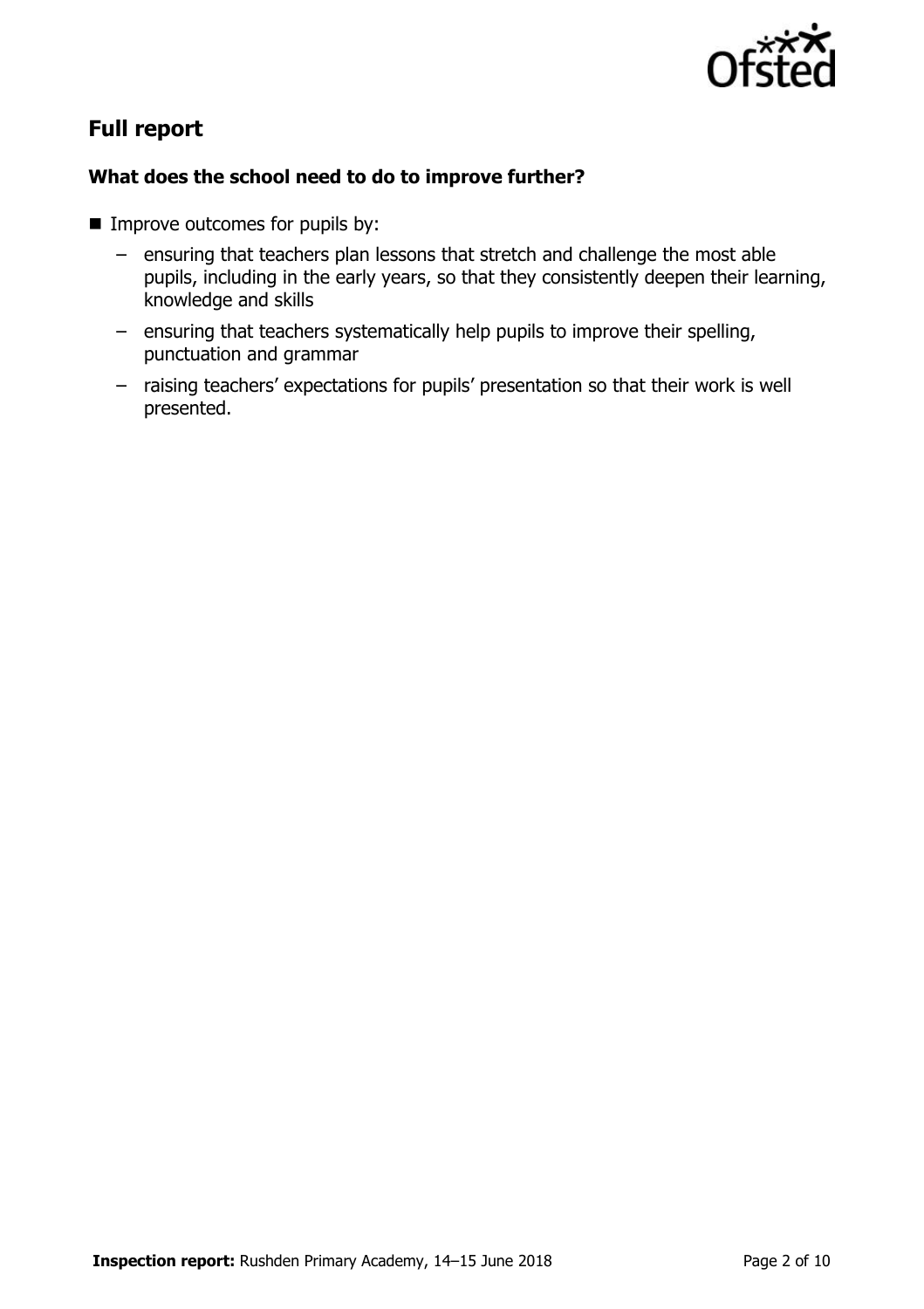

# **Inspection judgements**

#### **Effectiveness of leadership and management Good**

- Relationships between adults and pupils are consistently strong and warm. This is one of the reasons why leaders have been able to create a school that provides a climate for pupils to thrive, develop as citizens and do well.
- Relationships between pupils are equally productive. They have inclusive attitudes and are of the view that discrimination in all of its forms is wrong. Pupils believe strongly that everyone has a right to be treated equally and they are prepared to tell adults in the school if they think that this is not happening.
- Teachers and other adults at the school promote fundamental British values well. Pupils have a good understanding of other faiths and celebrate festivals from a variety of religions. Pupils work easily and naturally with each other and demonstrate good manners as they move around the school or queue in the dining hall.
- Pupils benefit from a well-ordered and relevant curriculum, which provides them with the basic tools they need for good learning. Mathematics and English have a prominent role, but this is not at the expense of the humanities or arts subjects. Leaders are also careful to include plenty of opportunities for pupils to learn about how to understand, express and deal with their emotions.
- The curriculum is also rich in opportunities for pupils (including Reception) to learn outside of school, for example visits to The Space Centre for Years 2 and 3. There are also good opportunities for pupils to benefit from visitors to school, such as a recent archery session, which helped Years 3 and 4 understand the Norman Conquest.
- Leaders use the additional pupil premium funding to make sure that disadvantaged pupils do not fall behind.
- Leaders, including those responsible for governance, are managing the considerable challenge of expanding the school well. They are vigilant and organised in making sure that these significant changes do not have a negative impact on existing pupils' experiences.
- Leaders have established thorough and reliable ways of making sure that the information they gather about pupils' performance is accurate. Examples of work are scrutinised by teachers across the trust and outside it so that they can be sure that the information on which they base improvement plans is accurate.
- Leaders have an accurate view of the school's strengths and weaknesses. This enables them to make effective improvement plans, which focus on the right areas to improve.
- Leaders' expectations for the presentation of pupils' work are not consistent and too many pupils do not present their work neatly. Leaders are now well placed to ensure that the high standards seen in the pupils' best work are the expected standard for all teachers.
- Leaders inform parents and carers about their children's progress at school. Most parents value this highly, but a small minority of parents think that the school needs to do more to communicate with them in a more useful and timely fashion.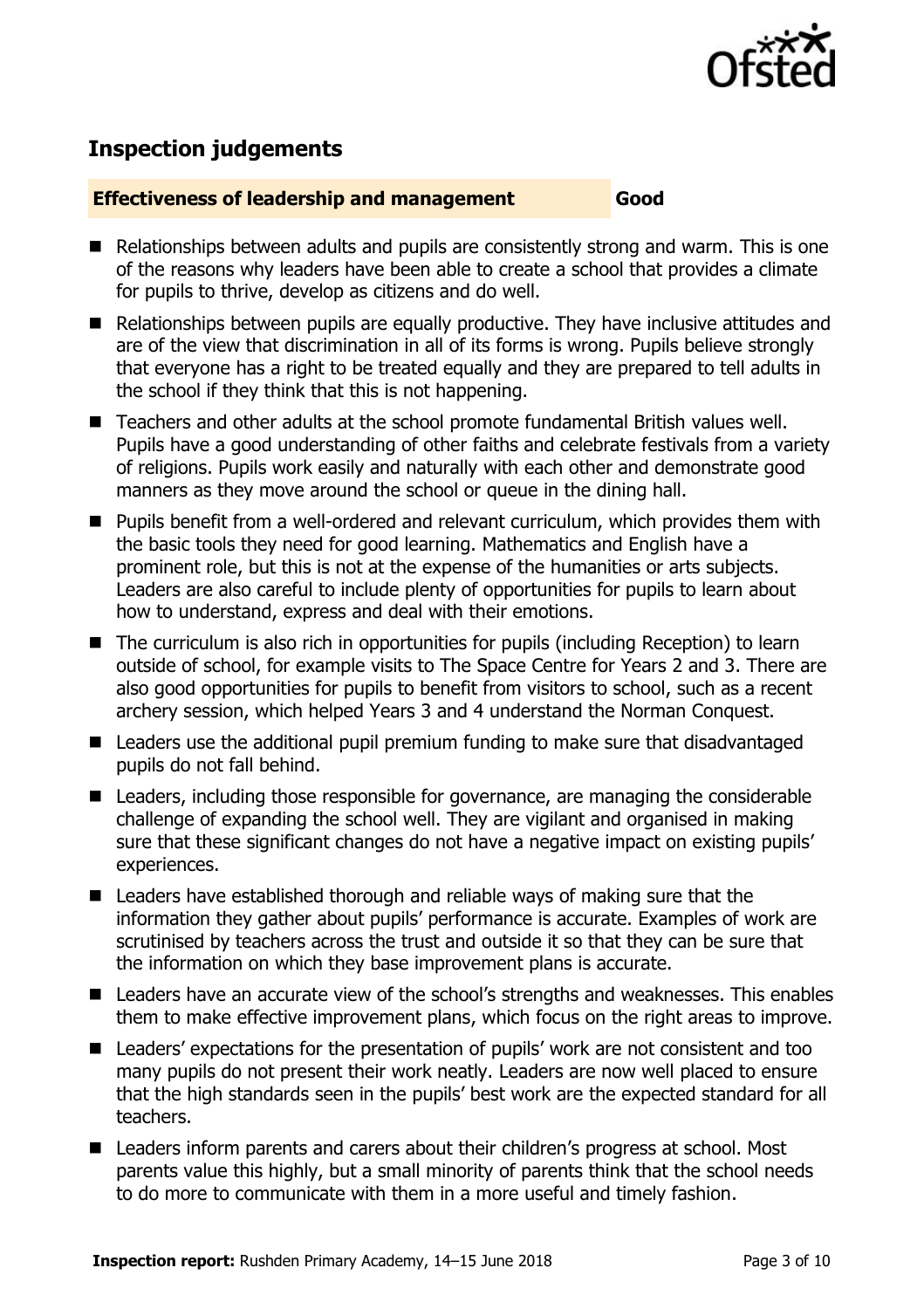

#### **Governance of the school**

- The school is supported by governors from the trust and an advisory council, all of whom have an accurate view of the school. They are clear where its strengths and weaknesses are and they, and other leaders, share this information so that there is a school wide approach to improvement.
- Leaders benefit from skilled and high-quality guidance from the trust's school improvement adviser, who ensures that leaders have the support they need to make improvements.
- **Those responsible for governance make good use of information from external** sources. They ensure that they are not over-reliant on the principal's view of the school by making regular visits and asking a wide selection of leaders to present reports to governors' meetings.
- $\blacksquare$  Those responsible for governance keep a watchful eye on the school's safeguarding arrangements. They ensure that their training is up to date, relevant and takes into account local contexts. For example, they check that leaders have a clear awareness of child sexual exploitation and radicalisation.

### **Safeguarding**

- The school's arrangements for safeguarding are effective.
- **E** Arrangements for the pastoral care of pupils are very effective and leaders leave no stone unturned in their work to make sure that pupils are safe. There is a culture of safeguarding in the school and adults are well trained to spot any potential threats to pupils' well-being.
- Leaders, including the school's very able family support and attendance worker, are relentless in their work with outside agencies, especially if they think more could be done to increase the safety of a child in their care. They keep detailed and ordered records and scrutinise them to make sure there are no patterns of behaviour missed.
- **Pupils know how to keep themselves and others safe. They are clear about how they** would act if they or someone else was in trouble and they care instinctively about each other and about how their classmates feel.
- All the necessary checks of staff, volunteers, governors and others are carried out accurately. Although leaders always obtain satisfactory explanations of gaps in employment history, they do not always keep a record.
- Leaders make sure that pupils who are excluded from school for a fixed term are safe during the exclusion period.
- Leaders keep clear, systematic and timely records of any safeguarding concern. They use a system that allows them to easily spot patterns.

#### **Quality of teaching, learning and assessment Good**

■ Teachers make good use of their subject knowledge to plan learning effectively. They couple this sensitively with aspects of emotional understanding and pupils' interests, so that pupils are well motivated and make good progress.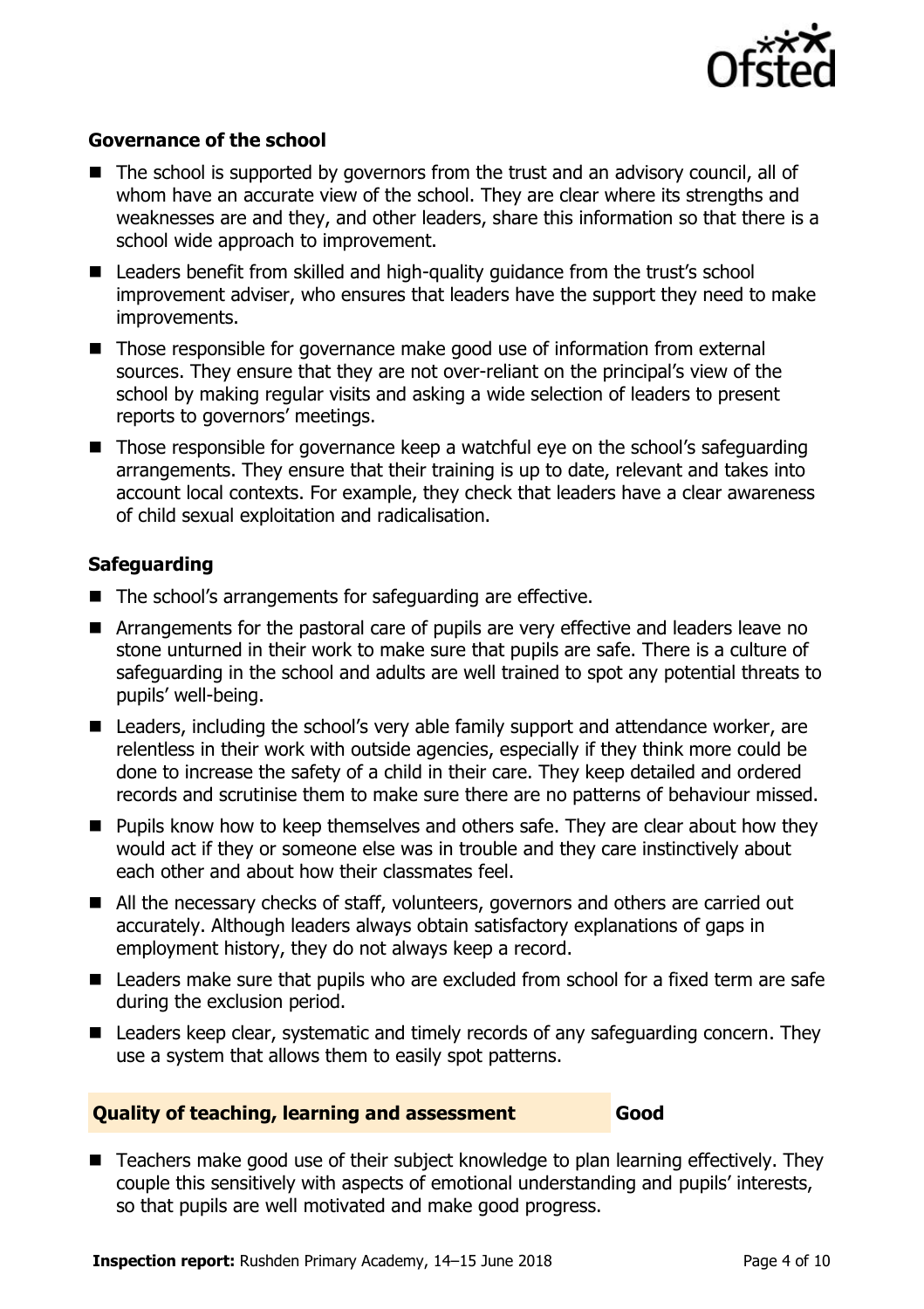

- Formal assessment arrangements are a strength of the school. Ably assisted by the trust, leaders have created assessment processes that are accurate and identify next steps that pupils need to make to improve. Teachers then plan pupils' learning with this in mind.
- Most teachers use questioning skilfully to deepen pupils' knowledge. They are also sufficiently skilled to adapt a lesson as they are doing it, if it is proving too easy or if pupils need further clarification.
- Teaching assistants have a good impact on the rates of progress made by pupils. This is particularly true for pupils who have SEN and/or disabilities. Support is effective and is clearly planned with the teacher to make sure that pupils get the help they need to reach their targets.
- The most able pupils are not making as much progress as they could. They do not get as much stretch and challenge to their learning as they need. Sometimes work for this group is too easy; this is particularly the case in mathematics.
- Teachers' expectations of the standard of presentation in pupils' work and books are not consistently high. Pupils do not consistently use their best writing or presentation if they think their work does not have to be in their presentation books.
- Teachers do not tackle pupils' misconceptions in spelling, punctuation and grammar consistently. Too many pupils continue to make the same mistake for too long. For example, in one lesson, a pupil used the word 'done' four times without being challenged when he should have used the word 'did'.

#### **Personal development, behaviour and welfare Good**

#### **Personal development and welfare**

- The school's work to promote pupils' personal development and welfare is good.
- **Pupils welcome visitors to their school and are confident when talking to them. They** show good manners and listen well to other people. Name-calling is extremely rare and where it is found, teachers deal with it effectively. Pupils respect each other naturally.
- Rates of pupil attendance are high and improving. At the same time, the proportion of pupils who are persistently absent from school is falling. Leaders have devised secure routines for making sure that pupils who are absent from school are checked upon. No group of pupils is disadvantaged by poor attendance.
- Bullying is very rare. This is because pupils are so well prepared to spot it and get help for it if they do see it. On the handful of occasions where it has occurred, it has been a one-off incident and not happened again.
- **Pupils are well prepared for using the internet. Mechanisms in the form of a help** button, 'Hector Protector', are in place if a pupil is worried and wants to alert an adult. Leaders are now working with parents to help them support their children. Leaders have also made sure that pupils are able to deal with encountering people they do not know and tell the difference between safe and unsafe strangers.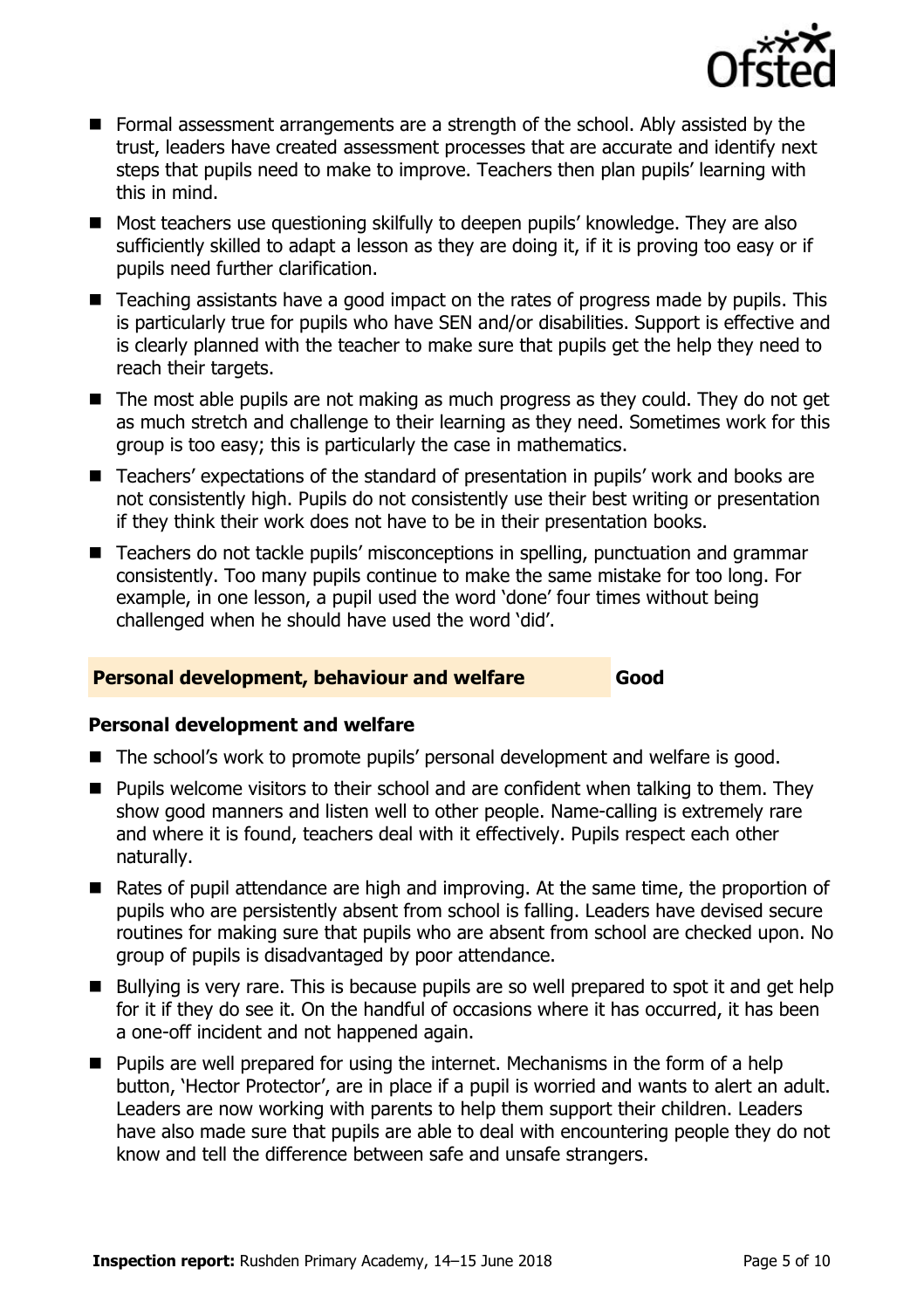

**Pupils also know how to recognise healthy lifestyles and healthy relationships and** friendships. This has a positive impact on their happiness and sense of safety at school.

#### **Behaviour**

- **Pupils make good progress.**
- $\blacksquare$  The behaviour of pupils is good.
- **Pupils are overwhelmingly positive about their education and come to school ready to** learn and correctly equipped.
- Teachers manage pupils' behaviour in lessons skilfully. Disruption to learning is rare, but when it does happen, teachers and other adults act quickly and firmly to ensure that pupils concentrate on their work.
- Pupils' conduct around the school is polite and orderly. Routines for lining up and entering and leaving classrooms are well embedded so that no time is wasted. Pupils greet visitors with a smile of welcome.
- The learning environment is well maintained and tidy. There is no litter or graffiti anywhere, which demonstrates how much pupils value their school. There are various pieces of equipment, which pupils use and take turns in using in their playtimes. They make sure that the equipment is put back neatly and tidily.

#### **Outcomes for pupils Good**

- **Pupils make good progress.**
- At the end of key stage 1 in 2017, pupils' attainment was above the national average in reading, writing and mathematics. This is also true for the proportion of pupils working at great depth. Work in pupils' books shows that pupils are on course to repeat this in 2018.
- Pupils continue to make good progress in key stage 2. The vast majority of current pupils are on track to reach their ambitious targets, set by the school, by the end of key stage 2.
- **Progress in science is not as good as it is in English and mathematics, but it is** improving strongly. Teachers are carefully linking reading and writing skills to work in science.
- Disadvantaged pupils make good progress. Their attainment is similar to that of their peers. Leaders are vigilant in making sure that disadvantaged pupils who have gaps in their knowledge get the support they need to catch up quickly.
- **Pupils' books and other work show good progress over time from their starting points** for almost all pupils. However, they also show that there are times when the most able pupils could be given harder work and be expected to do more.
- **Pupils read widely and often. They have good phonics skills and they are able to** encounter new words without anxiety. The proportion of pupils who reach the expected standard in the national phonics check is consistently above the national average.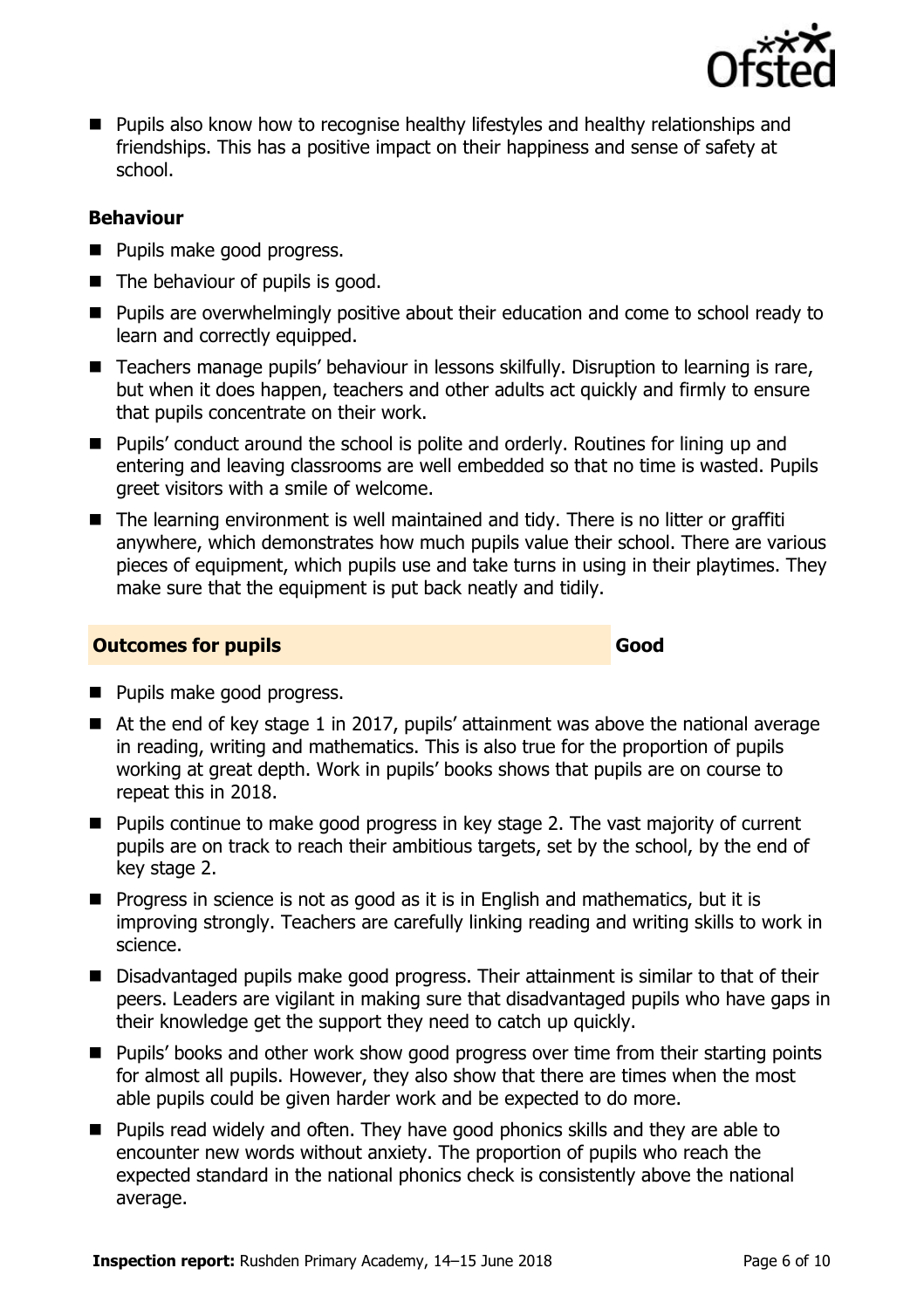

■ The achievement of pupils who have SEN and/or disabilities is improving strongly and this has been an area of focus for school leaders. Effective leadership from the coordinator for pupils who have SEN and/or disabilities has led to clear improvements in pupils' performance and greater numbers of pupils are now meeting their targets.

#### **Early years provision Good Good**

- **Pupils start the Reception Year having developed skills typical for their age. They** make good progress. The proportion who leave the early years having reached a good level of development is above the national average. Disadvantaged pupils and those who have SEN and/or disabilities also make good progress.
- There are rich opportunities for children to choose activities themselves, both in the classroom and the well-resourced and imaginative outside areas. Children enjoy their learning and are happy at school. They are curious and able to sustain concentration.
- Relationships between adults and children are very strong because they are caring and consistently positive. This leads to children making the most of their learning time.
- Leaders have made sure that they understand the learning needs of their children. They make sure that assessments of children's ability when they come to school are accurate. This helps them plan useful and relevant learning experiences for them. Parents contribute well to these assessments, which further improves their accuracy.
- Leaders also make sure that children are safe and undertake robust risk assessments and relevant paediatric safeguarding and first-aid training.
- The early years curriculum is broad and based on children's interests. This contributes to children being well prepared for key stage 1.
- Leaders are imaginative in looking for opportunities to enhance children's learning. A recent trip to Irchester Country Park helped children to better understand aspects of the natural world for their bugs project.
- Most children use phonics well in their writing. However, there are inconsistencies in the way adults make sounds. This leads to some misconceptions, which get in the way of children making consistent progress.
- The most able children make good progress, but this is not consistent. They are not given sufficient opportunities to stretch their thinking, especially in mathematics.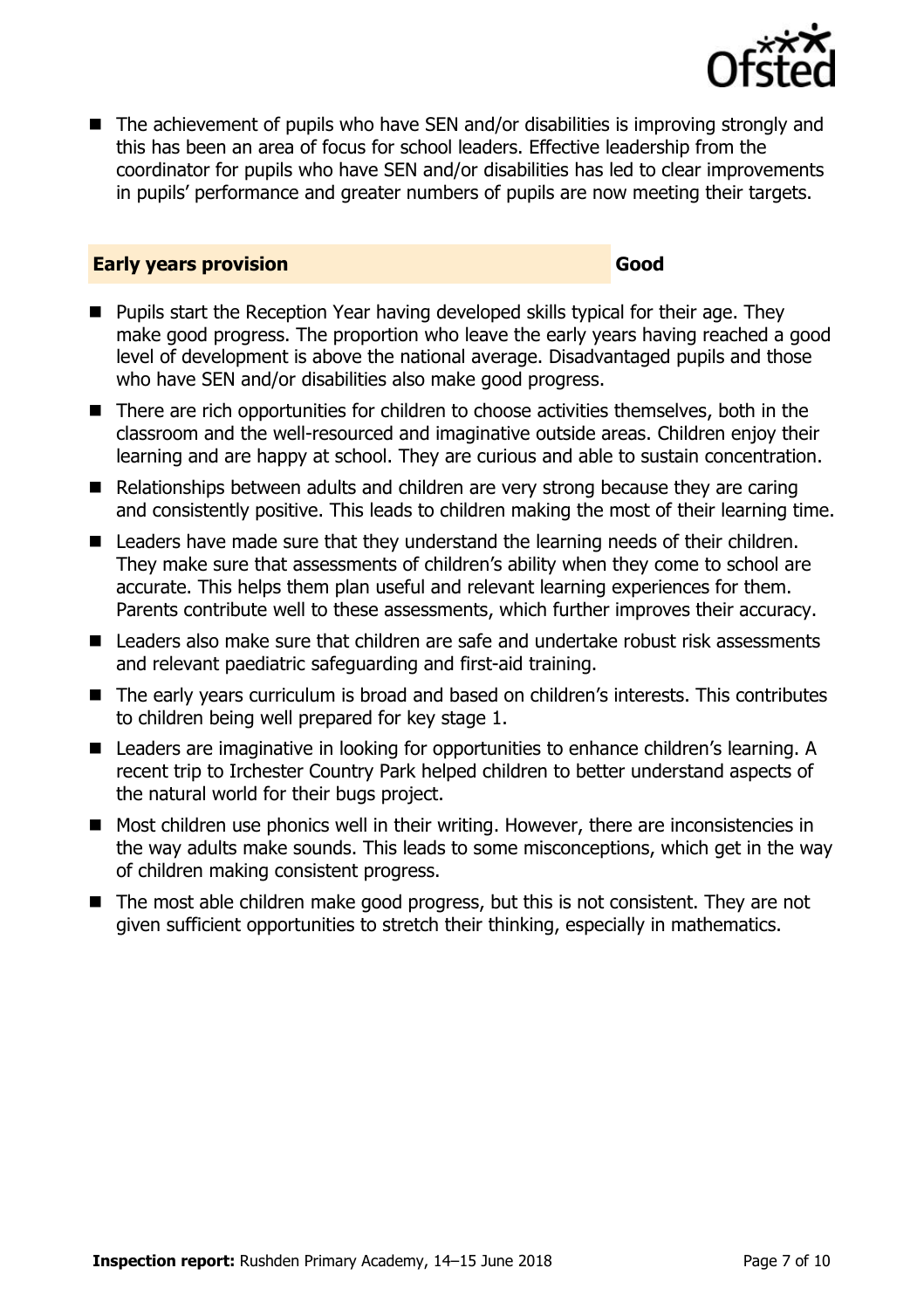

# **School details**

| Unique reference number | 141032           |
|-------------------------|------------------|
| Local authority         | Northamptonshire |
| Inspection number       | 10048104         |

This inspection of the school was carried out under section 5 of the Education Act 2005.

| Type of school                      | Primary                         |
|-------------------------------------|---------------------------------|
| School category                     | Academy sponsor-led             |
| Age range of pupils                 | 4 to 11                         |
| Gender of pupils                    | Mixed                           |
| Number of pupils on the school roll | 197                             |
| Appropriate authority               | Board of trustees               |
| Chair                               | Mike Hamlin                     |
| Principal                           | <b>Liza Davies</b>              |
| Telephone number                    | 01933 201 200                   |
| <b>Website</b>                      | www.rushdenprimaryacademy.org/  |
| <b>Email address</b>                | admin@rushdenprimaryacademy.org |
| Date of previous inspection         | Not previously inspected        |

#### **Information about this school**

- The school is an average-sized primary school.
- The school opened in 2015 and is increasing in size each year.
- The current Year 4 will be the first year group to take their end of key stage tests in 2020.
- The school is a sponsored part of Greenwood Academies Trust.
- Governance is provided by the governing body of the trust.
- Leaders are also supported by a school adviser from the trust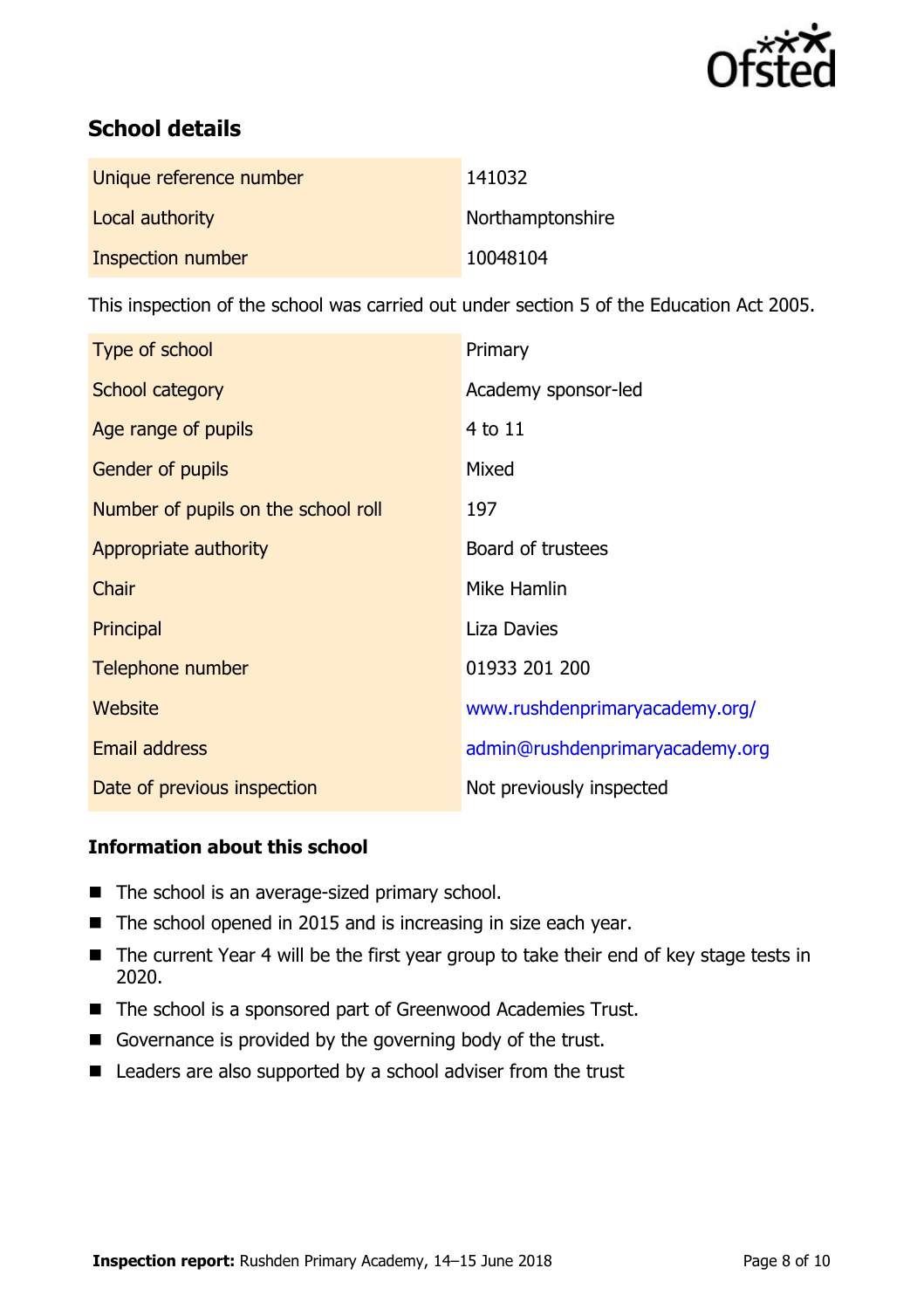

## **Information about this inspection**

- Inspectors observed 14 lessons or part lessons with school leaders, including the principal.
- Inspectors had meetings with the principal, senior leaders, including the lead teachers for mathematics, English and early years, as well as the coordinator for pupils who have SEN and/or disabilities. Inspectors also met with the school's advisory council and representatives from the trust, including the school's improvement adviser.
- Inspectors looked at a range of documents, including senior leaders' own evaluations of the school's performance and plans for improvement and records of training. They also looked at information on pupils' progress and attainment, behaviour, attendance and how the school keeps pupils safe.
- **Pupils'** views were heard in a meeting with an inspector and also throughout the inspection. Inspectors also heard pupils read.
- Inspectors met with parents at the school gate and took into account the 47 responses from Ofsted's online questionnaire, Parent View, and an additional 24 via the free-text service. They also considered responses from the online questionnaire for staff.

#### **Inspection team**

Mark Mitchley, lead inspector **Nark Mitchley, lead inspector** 

**Heidi Malliff Malliff Contract Contract Contract Properties Ofsted Inspector**